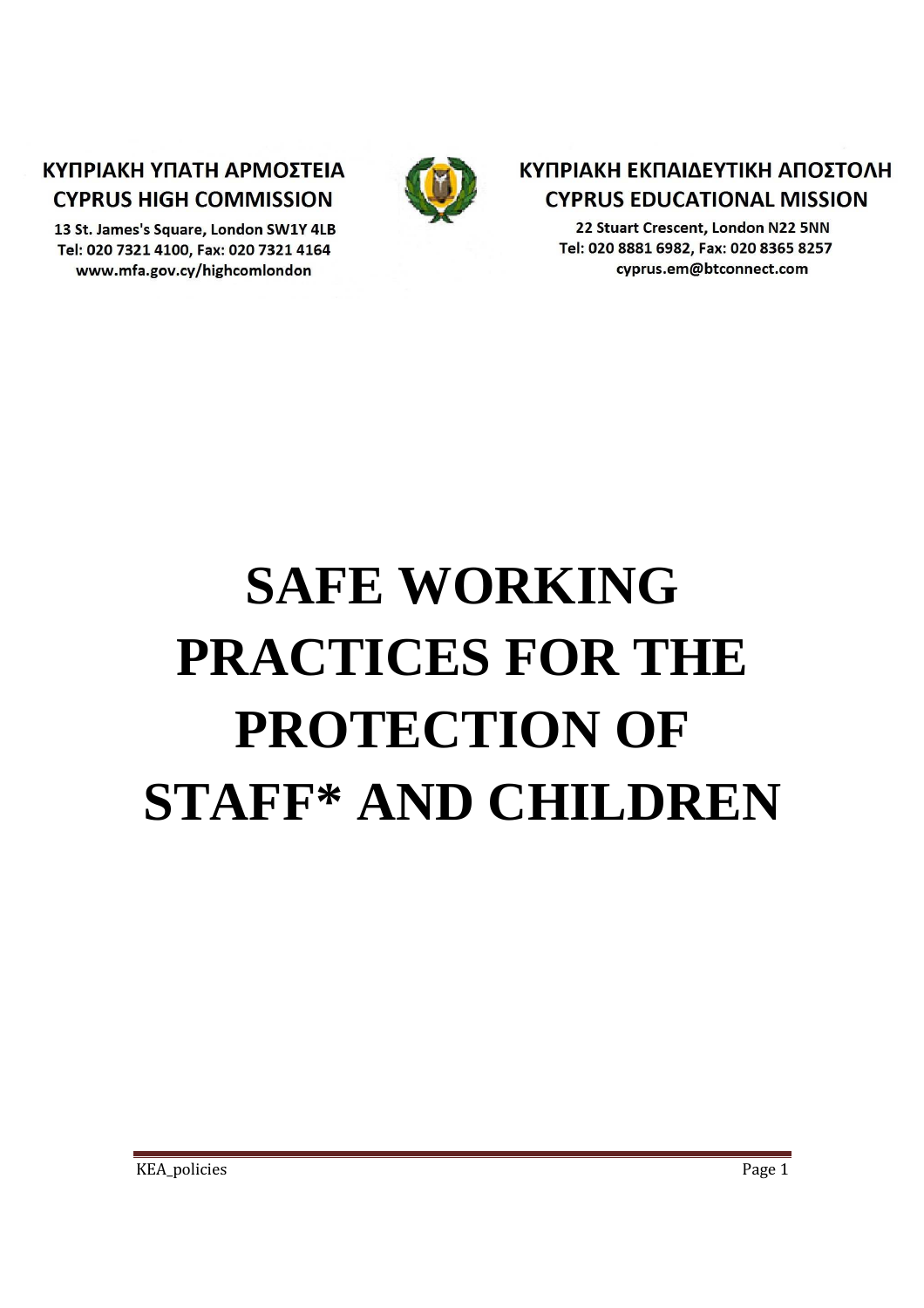#### **Introduction**

Following current legislation and national guidance this document has been produced to ensure that young people are safeguarded and to reduce the risk of staff being falsely accused of improper or unprofessional conduct. It applies to all adults working in a paid or unpaid capacity in the Greek supplementary schools.

#### **Duty of Care**

Teachers and other staff (volunteers, committee members and others) have a duty to keep children and young people safe and to protect them from physical and emotional harm and should always act in the child's best interests.

#### **Confidentiality**

Staff is expected to treat information about children and young people in a discreet and confidential manner. However, there are some circumstances in which information must be shared, for example when abuse is alleged or suspected. In such cases, information should be passed to the designated child protection officer of the school (usually the head teacher).

#### **Behaviour**

All staff should adopt high standards of personal conduct and not behave in a manner, which would lead people to question their suitability to work with children. For example, staff should not

- discuss their own personal relationships with or in the presence of pupils
- discuss a pupil's personal issues in inappropriate settings
- make sexual remarks to a pupil (including email , text messages, letter etc)
- make comments which scapegoat, demean or humiliate pupils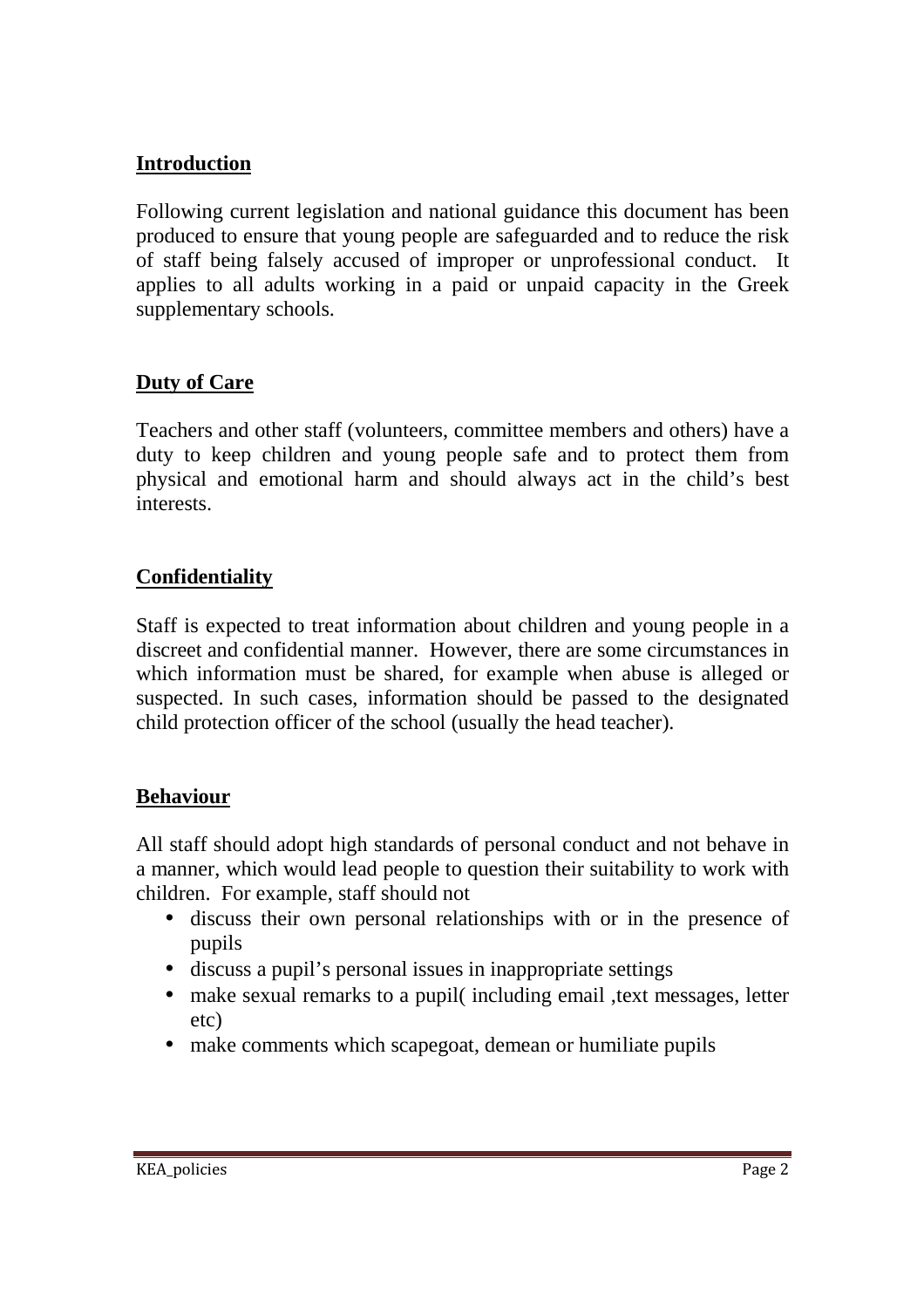#### **Dress and appearance**

Staff should ensure they are dressed appropriately. They should wear clothing that is not likely to be viewed as offensive, revealing or which may place staff vulnerable to criticism or allegation.

## **Gifts**

There are occasions when children or parents wish to offer teachers small tokens of appreciation e.g. at Christmas or as a thank you, which is acceptable. It is unacceptable to receive gifts on a regular basis or of any significant value. Similarly, it is inadvisable to give such personal gifts to pupils, although small gifts, as part of an agreed reward system are acceptable.

#### **Infatuations**

Staff should report to the Head teacher any indications that suggest a pupil may be infatuated with a member of staff.

#### **Social contact**

Friendships/social contact between families of staff and pupils is acceptable. However, staff should not establish or seek individual social contact with pupils. Staff should not give their personal details such as telephone numbers, home or email address to pupils, unless this is agreed by the Head teacher.

#### **Physical contact**

There are occasions when it is appropriate for staff to have physical contact with pupils but it is crucial that they only do so in ways appropriate to their role, and taking into consideration a pupil's age, stage of development and gender. There may be occasions when a distressed pupil needs comfort and reassurance and this may include age-appropriate physical contact.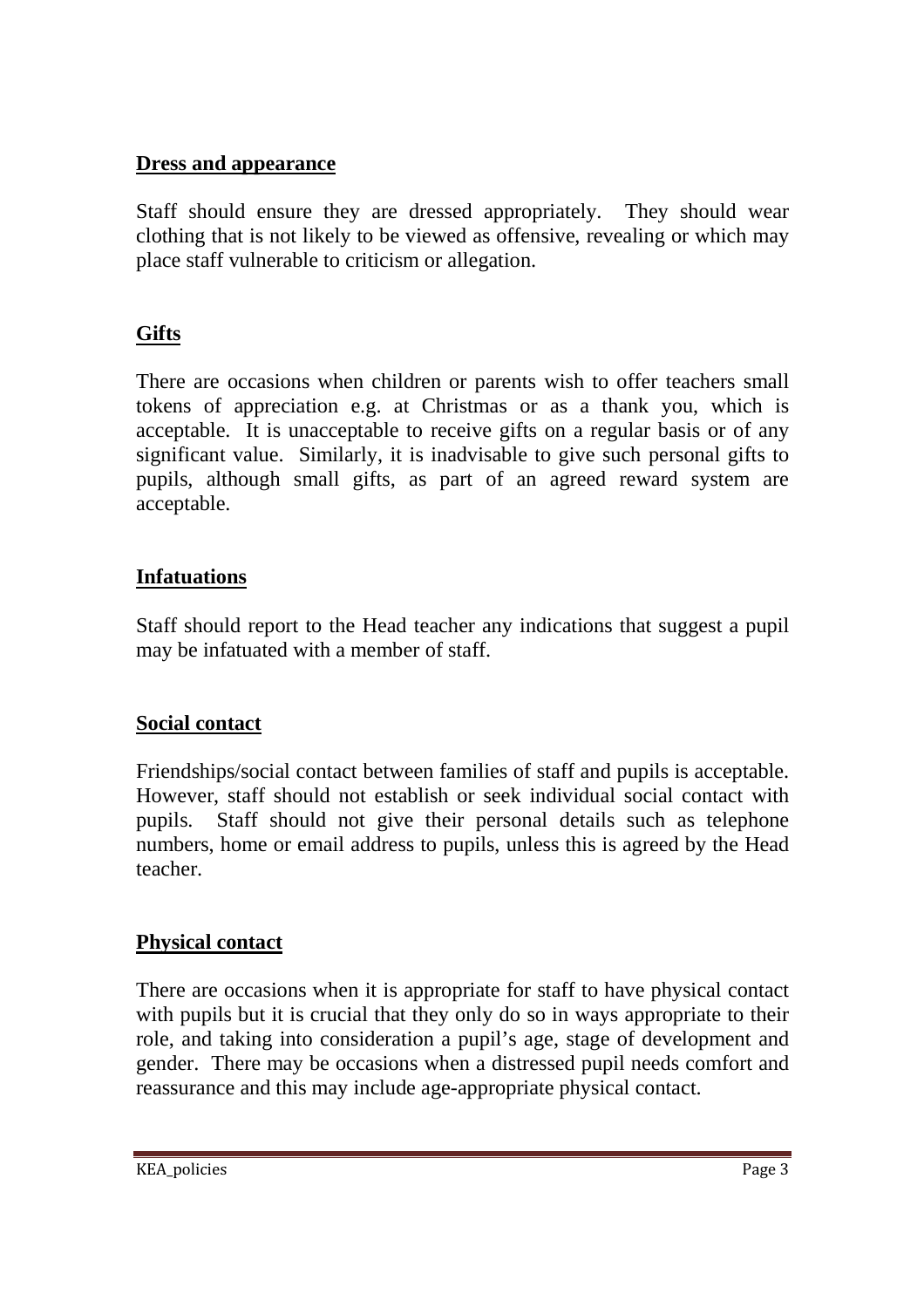Staff must never indulge in horseplay, tickling or fun fights. Schools should ensure that they have a system in place for recording serious incidents.

#### **Showers and Changing**

Young people are entitled to respect and privacy when changing clothes. Staff should avoid remaining in the room unless pupil needs require it. The supervision should be appropriate to the needs and age of the young people concerned and sensitive to the potential for embarrassment.

#### **Behaviour Management**

All pupils and teachers have a right to be treated with respect and dignity. Corporal punishment is unlawful in all schools. Staff should not use any form of degrading treatment to punish a pupil and should not use demeaning or insensitive comments towards a pupil. Parents should be kept informed of any sanctions. In all cases where physical intervention is deemed necessary, the incident and subsequent action should be recorded and reported.

## **Sexual contact with young people**

Any sexual behaviour by a member of staff with or towards a child or young person is both inappropriate and illegal. Children and young people are protected by the same laws as adults in relation to non-consensual sexual behaviour but additionally protected by specific legal provisions regardless of whether the child or young person consents or not.

## **One to one situations**

Staff working in one to one situations with children and young people may be more vulnerable to allegations. Teachers and others should recognise this possibility and plan and conduct such meetings accordingly. Every attempt should be made to ensure the safety and security of both staff and pupils are met. Staff should ensure there is visual access and/or an open door on one to one situations and inform other staff of the meeting beforehand, assessing the need to have them present or close by.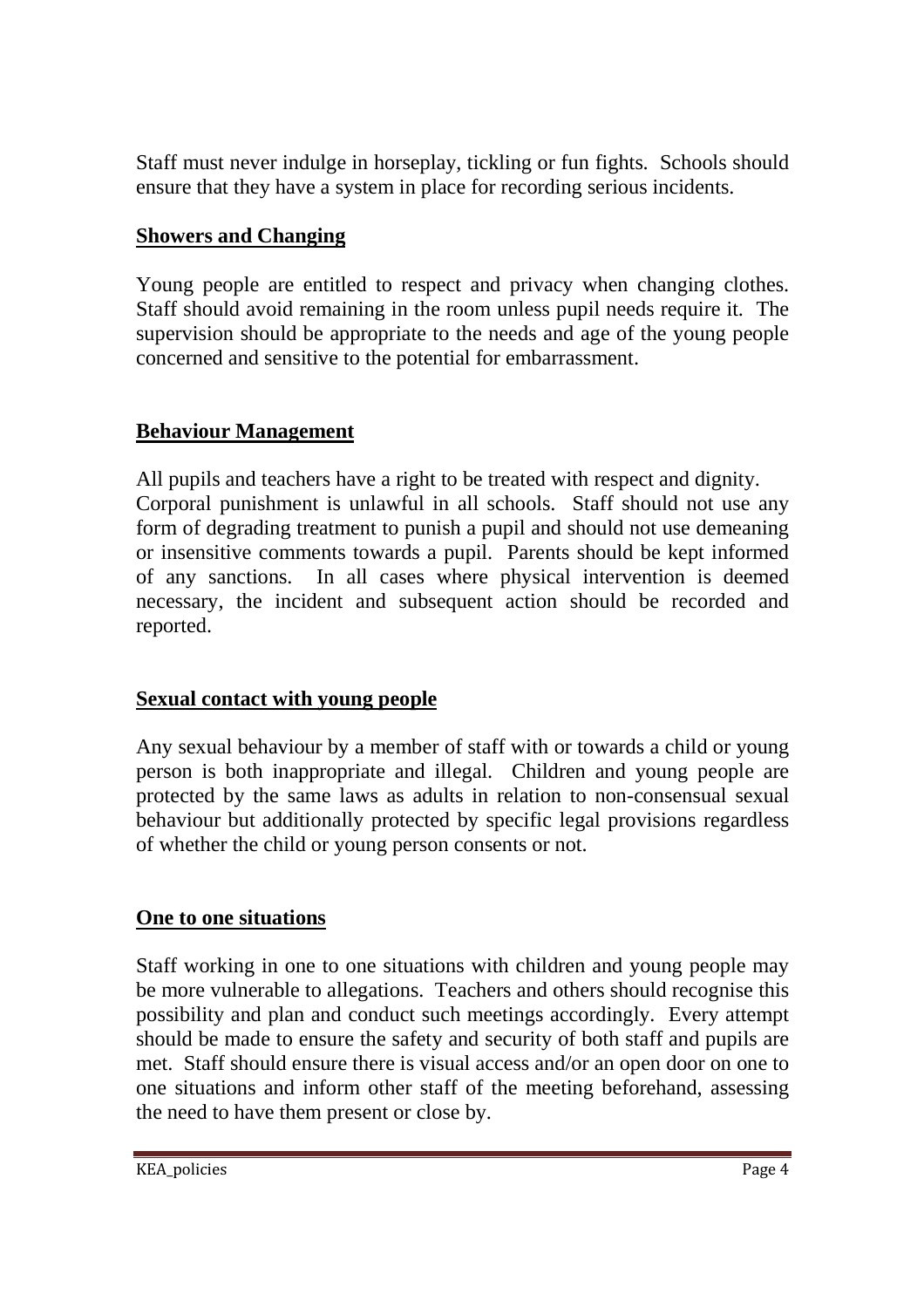## **Transporting Children/Educational Visits**

In certain situations staff or volunteers may agree to transport children for out of school activities. Parents will be notified about trips and will be asked to give written consent for the children to participate. The school will ensure that transport arrangements meet all legal requirements and that the vehicle is roadworthy and appropriately insured. Staff/volunteers should be made aware that the safety and welfare of the children is their responsibility until this is safely passed over to a parent/carer. Where out of school activities include overnight stays, careful consideration needs to be given to sleeping arrangements and pupils and parents should be informed of these prior to the start of the trip.

## **First Aid and Administration of Medication**

All schools must have trained first aiders /appointed persons who should receive appropriate training before administering first aid or medication. In circumstances where a pupil needs medication during school hours, a written health care plan should be drawn up with the parent/carer and pupil to ensure the safety and protection of pupils and staff.

## **Intimate care**

All children have a right to safety, privacy and dignity when contact of an intimate nature is required (e.g. assisting with toileting). A care plan should be drawn up and agreed with parents for all children who require intimate care on a regular basis.

# **Photography, videos**

Many school activities involve recording images for publicity or to celebrate achievement. Parents/carers will be asked at the beginning of the academic year to indicate they are giving permission for their child/ren to be photographed. Parents will also be asked to give a written undertaking that any images (photographic or video) taken by them will not be used inappropriately.